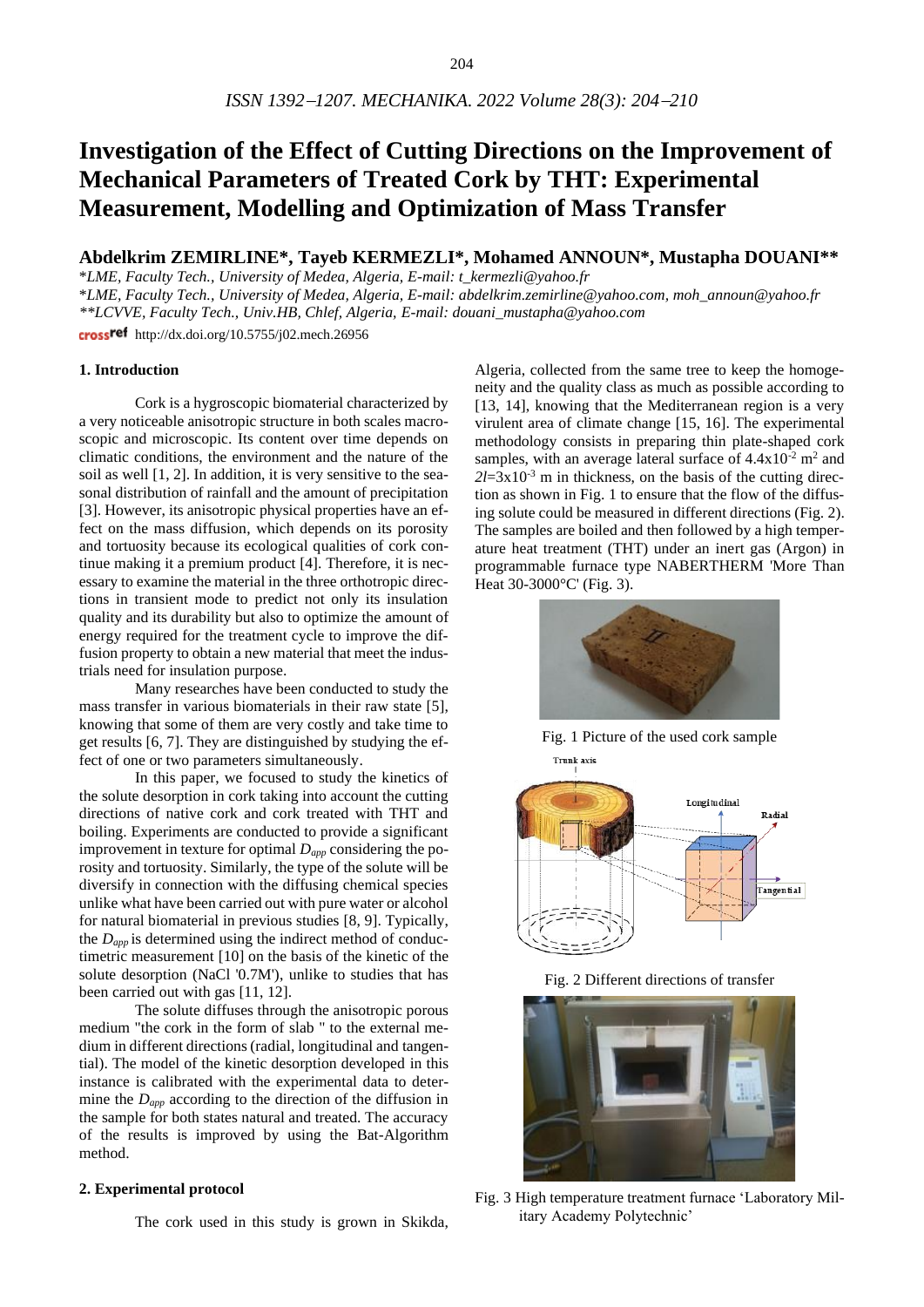The treatment cycle illustrated in Fig. 4, which has been inspired from the cycle proposed by [10], it is worth mentioning that this cycle brings improvements and makes the cycle more optimal. It is characterized by a level of homogenization (170°C) and a heating rate of 1°C/min at the beginning and 5°C/min after the homogenization level with the shortening of the heating process at the end of the treatment to 5 min. This heat treatment cycle gave us good results with less treatment energy.



Fig. 4 Heat treatment cycle (A) of cork samples

The samples are weighed and impregnated under vacuum in NaCl (0.7M) solution. The samples are then introduced in distilled and ionized water, with a volume of  $10^{-3}$  m<sup>3</sup>. The instantaneous concentration is measured indirectly by a conductimetric analysis of the aqueous solution. It is worth mentioning that the different transfer directions are taken in consideration in each process.

#### **3. Modeling**

It is worth noting that the cork sample with initial solute concentration  $c_{i0}$  is immersed in stirred medium (water) characterized by an initial zero concentration. To simulate the mass transfer phenomenon some assumptions are adopted: the temperature of the medium is almost constant and the mass transfer in the boundary is much quicker. Thus, the surface concentration  $(c_{ip})$  remains constant and can be identified to the equilibrium concentration (*c*\*) when the diffusion process is reached. The mathematical model is derived from a mass balance of the diffusing chemical species (i) applied to a control volume (dv) for which the statement of the mass balance may be made:

$$
4 Heat treatment cycle (A) of cork samples (i) applied to a control volume (dv) for which the statement of the mass balance may be made:\n
$$
\left(\begin{array}{c}\nMolar flow \\
for i in (dv)\n\end{array}\right) - \left(\begin{array}{c}\nMolar flow of i \\
out from (dv)\n\end{array}\right) + \left(\begin{array}{c}\nMolar formation rate of i \\
from chemical reactions\n\end{array}\right) = \left(\begin{array}{c}\nTime rate of molar change \\
of i \text{ within (dv)}\n\end{array}\right).
$$
\n(1)
$$

In the absence of any chemical reaction and negligible contribution of convection within the control volume the mass balance takes the form:

$$
\left(\begin{array}{c}\nAccumulation \\
term\n\end{array}\right) - \left(\begin{array}{c}\nDiffusion \\
term\n\end{array}\right) = 0.
$$
\n(2)

Thus:

$$
\frac{\partial c_i(\zeta,t)}{\partial t} - D_{\text{iapp}} \left[ \frac{\partial^2 c_i(\zeta,t)}{\partial \zeta^2} - \frac{\beta}{\zeta} \frac{\partial c_i(\zeta,t)}{\partial \zeta} \right] = 0, \quad (3)
$$

where:  $c_i$  is the diffusing concentration;  $D_{iapp}$  the apparent diffusion coefficient; (*2l*) thickness and (*β = 0*).

The mass diffusion equation of the model is given as

icl in a relation of a function of a function of a function.

\n
$$
D_{\text{temp}} \left[ \frac{\partial^2 c_i(z, t)}{\partial x^2} - \frac{\partial c_i(z, t)}{\partial t} \right] = 0
$$
\n
$$
c_i(x, t) \left| \begin{array}{cc} x > 0 \\ t &= 0 \end{array} \right| = c_{i0}
$$
\n(4)

$$
c_i(x,t) \begin{vmatrix} x = l \\ t > 0 \end{vmatrix} = c_{ip}
$$
  

$$
\frac{c_i(x,t)}{\partial t} \begin{vmatrix} x = 0 \\ t > 0 \end{vmatrix} = 0
$$

By applying those initial and boundary conditions the final solution of the model is therefore:

the final solution of the model is therefore:  
\n
$$
\frac{C_i(x,t) - C_{i0}}{C_{ip} - C_{i0}} = 1 - \frac{4}{\pi} \sum_{n=0}^{\infty} \left\{ \frac{1}{2n+1} \sin \left[ \frac{(2n+1)\pi}{2l} x \right] \exp \left[ -\frac{(2n+1)^2 \pi^2 D_{lapp}}{4l^2} t \right] \right\}.
$$
\n(5)

Regarding the reduced concentration, the instantaneous quantity of the diffusing mass through the wall (*x*=*l*) can be estimated by:  $\frac{m_l}{l}$  $m_{\overline{Y}}$  $=\frac{c_i}{\sqrt{c_i}}$  $\frac{c_t}{c_{\dot{x}}}$ , where: *m<sub>t</sub>* mass of the substance released at time *t* and *m<sup>∞</sup>* mass substance transferred after total desorption from the shaving after an infinite time. From where the final model equation could be written as follow:

$$
\frac{m_t}{m_{\infty}} = 1 - \frac{8}{\pi^2} \sum_{n=0}^{\infty} \left\{ \frac{1}{(2n+1)^2} \exp\left[ -\frac{(2n+1)^2 \pi^2 D_{\text{iapp}}}{4l^2} t \right] \right\}.
$$
 (6)

#### **4. Results and discussion**

The obtained results show that the heat treatment has affected the shifted and random arrangement of cellular basis because the ridged surface of the sidewalls has an impact on the value of the diffusion coefficient due to the change in the tortuosity and the porosity of the diffusion channels.

Indeed, the crumpling of the cell walls of the samples treated with THT was observed by SEM (Fig. 5). This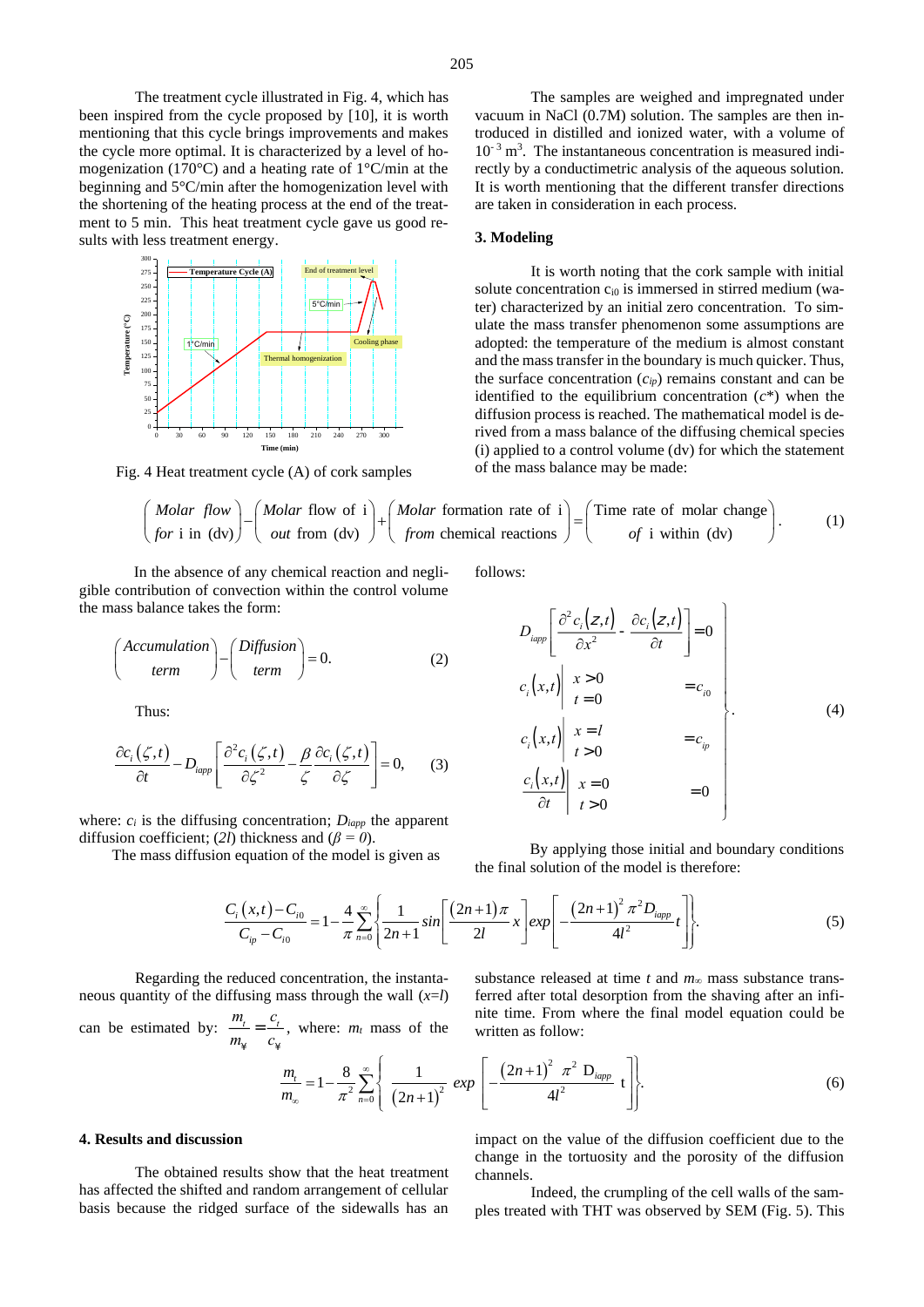histological morphology is physically translated by the modification of porosity and tortuosity.

In contrast to the classical studies carried out on native boiled or / and bleached cork [17, 18], our investigation is reinforced by an infrared (IR) spectral analysis of samples for both native and treated cork.



Fig. 5 Cell structure of cork after THT observed by SEM

Fig. 6 shows the IR spectra for both treated and native samples in the frequency range between  $3.2 \times 10^{-3}$  and  $3.4x10^{-3}$  m<sup>-1</sup>. This band is associated with the vibration of elongation of hydroxyl groups (OH) by the intermolecular interactions of hydrogen bridges. In fact, in the treated sample, the absorbance is much lower (about half) than the native sample.



Fig. 6 IR-FT spectrum of native and treated cork samples



Fig. 7 Variation of the concentration in the native cork according to the different directions of transfer

From Fig. 7, the instantaneous variation of the NaCl chemical tracer is much faster in the radial direction than in the longitudinal and tangential directions. indeed, according to the morphology of cork the radial direction is the preferred path for the diffusion of gases, water and nutrients because of not only the presence of lenticular channels (pores) parallel to the radial direction of the plant growth but also the well-arranged placement of the cells in that direction.

The mass transfer velocity in the longitudinal direction is slightly greater than in the tangential direction for the native cork, due to the structural anisotropy of the material, which influences the kinetics desorption. This result is in good agreement with the results presented by Mouchot [19].



Fig. 8 Calibration of the experimental results with the model for the different transfer directions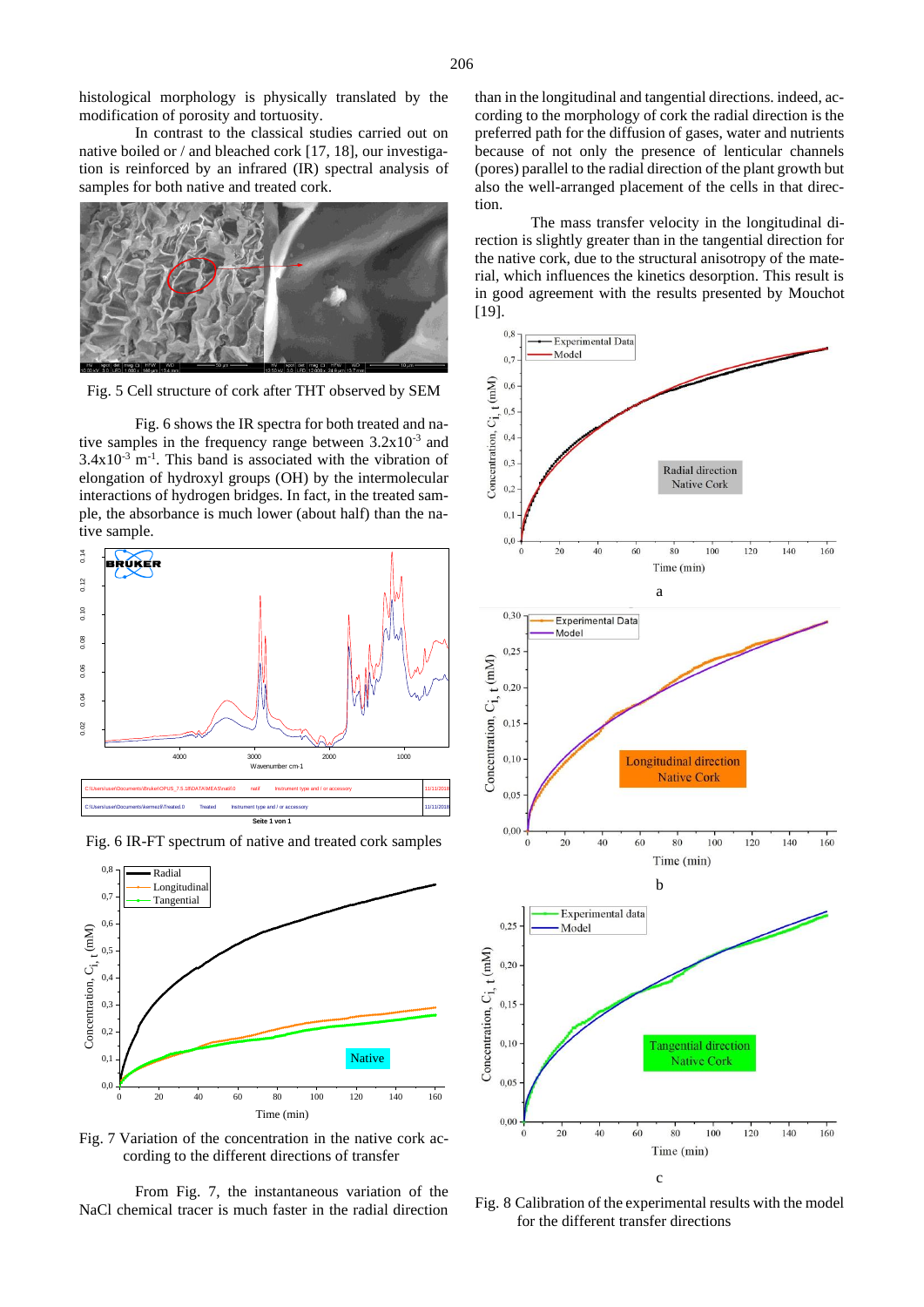Fig. 8,  $a - c$  shows the consistence of the model with the experimental data of the instantaneous concentration measured indirectly in the external medium in three directions. The *Dapp* is estimated through the calibration of the experimental results with those obtained from the model whereas the optimization of its value is determined by using the Bat-Algorithm with a relative uncertainty value about  $10^{-7}$  (Fig. 9).



Fig. 9 Optimization of the Mass Transfer coefficient in native cork in the radial direction using BA

In addition, Fig. 10 shows the instantaneous concentration of the diffusing chemical species after heat treatment from various directions according to the treatment protocol adopted. It is worth noting that there is a similarity in the instantaneous concentration profiles in three directions. However, it is found that the diffusion coefficient of cork treated in the radial direction (*DAR*) of cell growth, is higher than that of the other directions of cork treated. Nevertheless, in the tangential direction of cork treated (*DAT*) is slightly larger than the *DAL* corresponding to the longitudinal direction.



Fig. 10 Variation of the external concentration of treated cork according the directions of transfer

This result could be explained by the large crumpling of the horizontal cellular walls resulting from the THT treatment because they are particularly too thin compared to the vertical cellular walls. This effect may bring a distortion of the material tissue resulting in the increase of the tortuosity in the longitudinal direction (Fig. 11). In addition, the plots in Fig. 12 show the consistency between the experimental results of the instantaneous concentration in the external medium and those obtained with the model.

Fig. 13 illustrates the impact of cork on the longitudinal mass transfer direction. The obtained results indicate clearly that the *Dapp* value in the longitudinal direction is positively affected after treatment. Indeed, the gain in term of mass insulation in the longitudinal direction after treatment by using the cycle A is 15 times compared to the native cork.

It is worth mentioning that the obtained results enabling not only to determine value of *Dapp* but also the tortuosity τ on the basis of porosity *ε* via Eq. (7) [20].



Fig. 11 Cell wall of the cork: a) native radial direction; b) treated radial direction; c) treated longitudinal direction

$$
\tau = \frac{D_A}{D_{app}} \varepsilon. \tag{7}
$$

It should be noted that the porosity of cork is not equivalent to voids, as is the case with other materials, given that the absence of a correlation between density and porosity due to the pockets of pores and not connected pores [21].

In this regard, the results are summarized in Table 1 which showed that the treatment has a very positive effect on the mass insulation resulting in an improvement of the average apparent diffusion coefficient for 9 times, these results have been confirmed by [21]. The cycle used in this investigation which is optimized in time and energy causes a clear non-linear increase in the tortuosity of the treated cork compared to the native one according to the different directions. This increase is justified by both the change in the chemical groups as shown in IR spectra (Fig. 6) and the shrinkage of pores caused by THT preceded by boiling.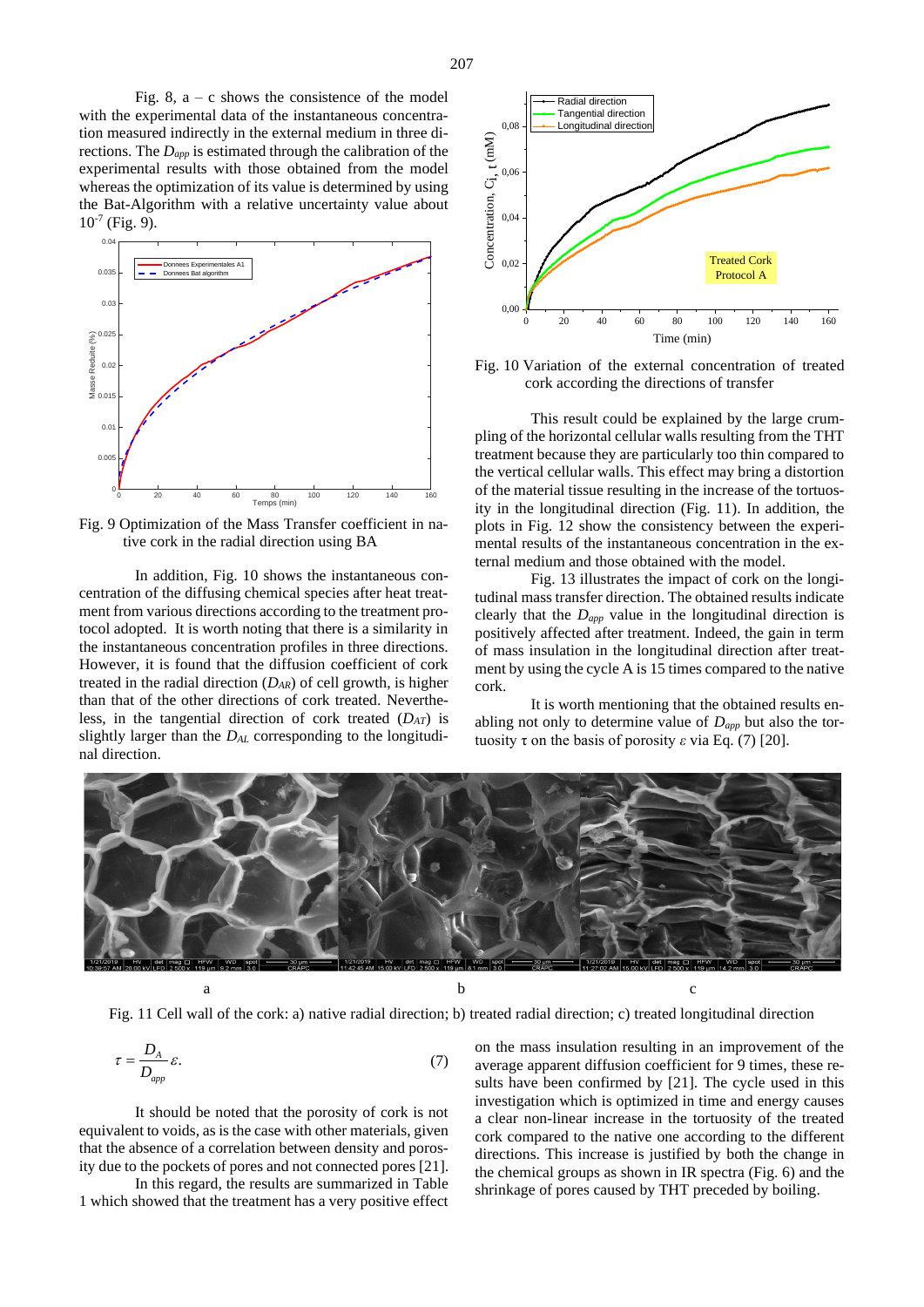

Apparent diffusion coefficients and tortuosity basis on the direction of transfer

Fig. 12 Modelling of the diffusion directions effect on the concentration variation in the external medium

Fig. 13 Mass transfer in treated and native cork in the longitudinal direction

Optimization Results of *Dapp* according to the direction of transfer

| <b>Direction</b> | $D_{app}$ (m <sup>2</sup> .s <sup>-1</sup> ), Native |                        |                          | $D_{app}$ (m <sup>2</sup> .s <sup>-1</sup> ), Treated    |    |                          |
|------------------|------------------------------------------------------|------------------------|--------------------------|----------------------------------------------------------|----|--------------------------|
|                  | Calibration                                          | BA                     | Calculation precision BA | Calibration                                              | BA | Calculation precision BA |
| Radial           | $D_{NR} = 6.23 \times 10^{-12}$                      | $6.25 \times 10^{-12}$ | $2.452x10^{-6}$          | $D_{AR} = 5.76 \times 10^{-13}$ 5.67x10 <sup>-13</sup>   |    | $1.022 \times 10^{-6}$   |
| Longitudinal     | $D_{NL}=4.01\times10^{-12}$                          | $4.07 \times 10^{-12}$ | $3.044 \times 10^{-7}$   | $D_{4I} = 2.70 \times 10^{-13}$   $2.53 \times 10^{-13}$ |    | $1.234 \times 10^{-8}$   |
| Tangential       | $D_{NT} = 2.25 \times 10^{-12}$                      | $2.19x10^{-12}$        | $8.900x10^{-8}$          | $D_{AT} = 3.67 \times 10^{-13}$ 3.79x10 <sup>-13</sup>   |    | $3.420x10^{-7}$          |

Table 2 delineates the results of the *Dapp* optimized by the BA algorithm proposed by [22] with a relative uncertainty value of  $10^{-7}$ . In addition, the order of the diffusion coefficients values was maintained after being refined by optimization using Bat algorithm.

# **4. Conclusion**

For the best utilization of cork for mass insulation purpose, the impact of the diffusion direction is investigated for both the native and treated cork by a boiling followed by

a THT using an energy-optimized cycle.

The analysis of the instantaneous concentration of the solute in the medium where the sample is immersed enables to determine the *Dapp* and the tortuosity. The apparent mass coefficient diffusion of the native cork for three directions is in the following order:  $D_{NR} > D_{NL} > D_{NT} = 2.19x$  $x10^{-12}$  m<sup>2</sup>.s<sup>-1</sup>. The heat treatment has brought a significant improvement in the mechanical structure of the biomaterial. In addition, the association of the cutting direction and the structural modifications obtained by treatment contributes to increase the mass insulation in the three transfer

Table 2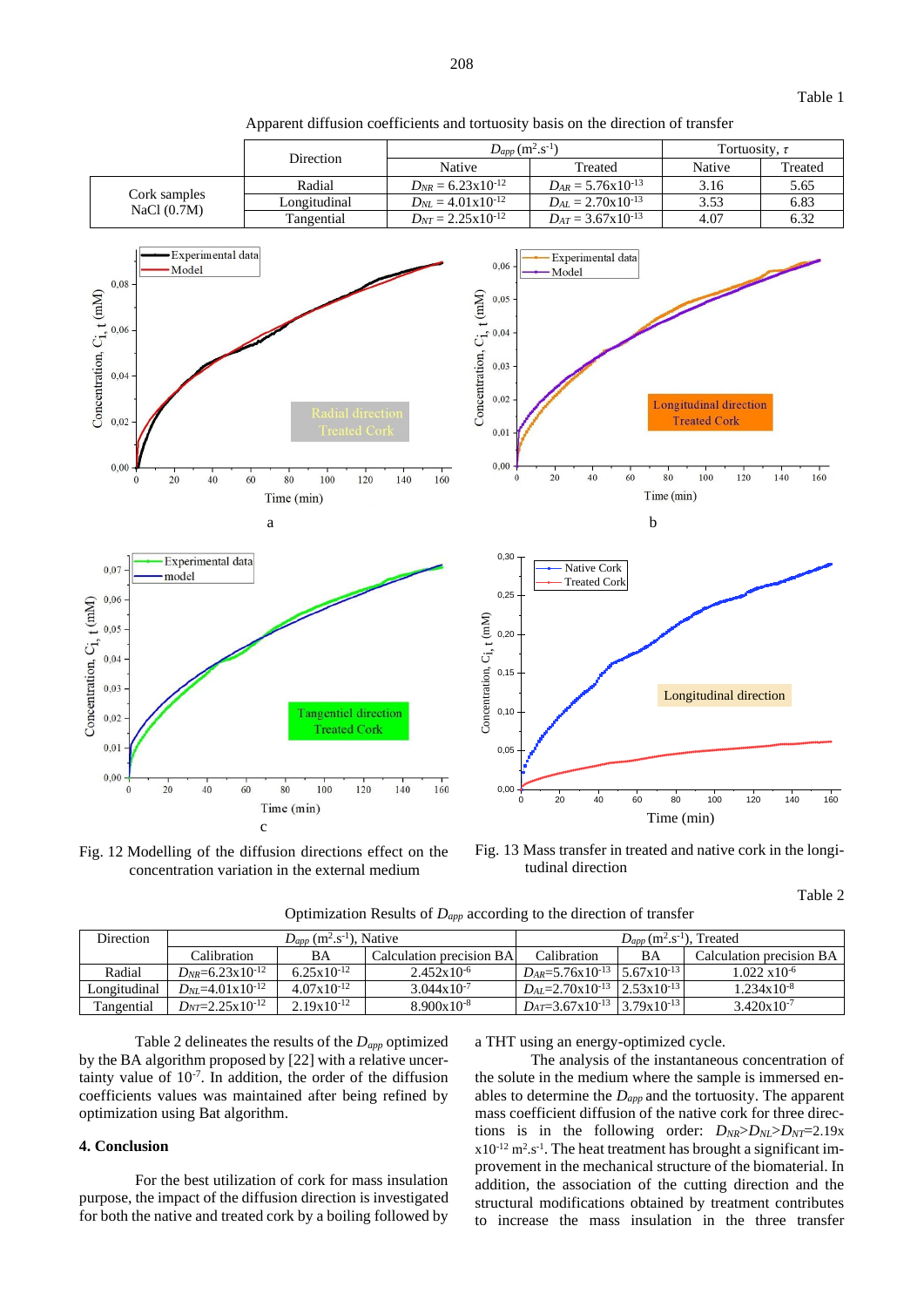directions. The increasing order of the diffusion coefficients is maintained in the radial direction and inverted for the other two directions after treatment: *DAR*>*DAT*>*DAL*=2.53x  $x10^{-13}$  m<sup>2</sup>.s<sup>-1</sup>, noting that these transfer coefficients have retained their order of magnitude after optimization this could be due to the shrinkage of the porous medium caused by the THT. This treatment protocol and the choice of cut direction will help manufacturers to increase the insulation of panels and stoppers made with cork leading to a new competitive material.

#### **References**

- 1. **Costa, A.; Barbosa, I.; Roussado, C.; Graça, J.; Spiecker, H.** 2016. Climate response of cork growth in the Mediterranean oak (Quercus suber L.) woodlands of southwestern Portugal, Dendrochronologia 38: 72-81. https://doi.org/10.1016/j.dendro.2016.03.007.
- 2. **David, T. S.; Pinto, C. A.; Nadezhdina, N.; Kurz-Besson, C.; Henriques, M. O.; Quilhó, T.; David, J. S.** 2013. Root functioning, tree water use and hydraulic redistribution in Quercus suber trees: A modeling approach based on root sap flow, Forest Ecology and management 307: 136-146.

https://doi.org/10.1016/j.foreco.2013.07.012.

- 3. **Besson, C. K.; Lobo-do-Vale, R.; Rodrigues, M. L.; Almeida, P.; Herd, A.; Grant, O. M.; Gouveia, C.** 2014. Cork oak physiological responses to manipulated water availability in a Mediterranean woodland, Agricultural and Forest Meteorology 184: 230-242. https://doi.org/10.1016/j.agrformet.2013.10.004.
- 4. **Mir, A.; Bezzazi, B.; Zitoune, R.; Collombet, F.** 2012. Study of mechanical and hygrothermal properties of agglomerated cork, Mechanika 18(1): 40-45. http://dx.doi.org/10.5755/j01.mech.18.1.1278.
- 5. **Brazinha, C.; Fonseca, A. P.; Pereira, H.; Teodoro, O. M.; Crespo, J. G.** 2013. Gas transport through cork: Modelling gas permeation based on the morphology of a natural polymer material, Journal of membrane science 428: 52-62.

https://doi.org/10.1016/j.memsci.2012.10.019.

- 6. **Oliveira, V.; Lopes, P.; Cabral, M.; Pereira, H.** 2013. Kinetics of oxygen ingress into wine bottles closed with natural cork stoppers of different qualities, American journal of enology and viticulture 64(3): 395-399. https://doi.org/10.5344/ajev.2013.13009.
- 7. **Olek, W.; Perré, P.; Weres, J.** 2005. Inverse analysis of the transient bound water diffusion in wood, Holzforschung 59(1): 38-45. https://doi.org/10.1515/HF.2005.007.
- 8. **Fotsing, J. A. M.; Tchagang, C. W.** 2005. Experimental determination of the diffusion coefficients of wood in isothermal conditions, Heat and mass transfer 41(11): 977-980.

https://doi.org/10.1007/s00231-005-0621-1.

- 9. **Rosa, M. E.; Fortes, M. A.** 2007. Water absorption by cork, Wood and fiber science 25(4): 339-348.
- 10. **Kermezli, T.; Announ, M.; Bensmaili, A.** 2016. The effect of the heat treatment level HT on the mechanical behavior of cork, Mechanics 22(1): 73-77. https://doi.org/10.5755/j01.mech.22.1.12252.
- 11.**Lequin, S.; Chassagne, D.; Karbowiak, T.; Simon, J. M.; Paulin, C. ; Bellat, J. P.** 2012. Diffusion of oxygen

in cork, Journal of agricultural and food chemistry 60(13): 3348-3356.

https://doi.org/10.1021/jf204655c.

- 12.**Lagorce-Tachon, A.; Karbowiak, T.; Simon, J. M.; Gougeon, R.; Bellat, J. P.** 2014. Diffusion of oxygen through cork stopper: is it a Knudsen or a Fickian mechanism?, Journal of agricultural and food chemistry 62(37): 9180-9185. https://doi.org/10.1021/jf501918n.
- 13.**Leite, C.; Oliveira, V.; Miranda, I.; Pereira, H.** 2020. cork oak and climate change: Disentangling drought effects on cork chemical composition, Scientific reports  $10(1)$ : 1-8.

https://doi.org/10.1038/s41598-020-64650-9.

- 14.**Lauw, A.; Oliveira, V.; Lopes, F.; Pereira, H.** 2018. Variation of cork quality for wine stoppers across the production regions in Portugal, European Journal of Wood and Wood Products 76(1): 123-132. https://doi.org/10.1007/s00107-017-1196-5.
- 15. **Seidl, R.; Thom, D.; Kautz, M.; Martin-Benito, D.; Peltoniemi, M.; Vacchiano, G.; Lexer, M. J.** 2017. Forest disturbances under climate change, Nature climate change 7(6): 395-402. https://doi.org/10.1038/nclimate3303.
- 16. **Gauquelin, T. ; Michon, G. ; Joffre, R. ; Duponnois, R. ; Génin, D. ; Fady, B. ; Alifriqui, M.** 2018. Mediterranean forests, land use and climate change: a socialecological perspective, Regional environmental change 18(3): 623-636.

https://doi.org/10.1007/s10113-016-0994-3.

17. **Prades, C.; Gómez-Sánchez, I.; García-Olmo, J.; González-Adrados, J. R.** 2012. Discriminant analysis of geographical origin of cork planks and stoppers by near infrared spectroscopy, Journal of wood chemistry and technology 32(1): 66-85.

https://doi.org/10.1080/02773813.2011.599697.

- 18. **Garcia, A. R.; Lopes, L. F.; Barros, R. B. D.; Ilharco, L. M.** 2015. The Problem of 2, 4, 6 - trichloroanisole in cork planks studied by attenuated total reflection infrared spectroscopy: proof of concept, Journal of agricultural and food chemistry 63(1): 128-135. https://doi.org/10.1021/jf503309a.
- 19. **Mouchot, N.; Wehrer, A.; Bucur, V.; Zoulalian, A.** 2000. Détermination indirecte des coefficients de diffusion de la vapeur d'eau dans les directions tangentielle et radiale du bois de hêtre, Annals of forest science 57(8) : 793-801.
- 20. **Pisani, L.** 2011. Simple expression for the tortuosity of porous media, Transport in Porous Media 88(2): 193- 203.

https://doi.org/10.1007/s11242-011-9734-9.

- 21. **Kermezli, T.; Douani, M.; Announ, M.** 2019. Enhancement of mechanical properties of cork through thermal high-temperature treatment (THT) and boiling, Arab. Jour. Sci. Eng. 44(6): 5603-5611. https://doi.org/10.1007/s13369-018-3642-z.
- 22. **Yang, X. S. ; Gandomi, A. H.** 2012. Bat algorithm: a novel approach for global engineering optimization, Engineering Computations 29(5) : 464**-**483. https://doi.org/10.1108/02644401211235834.